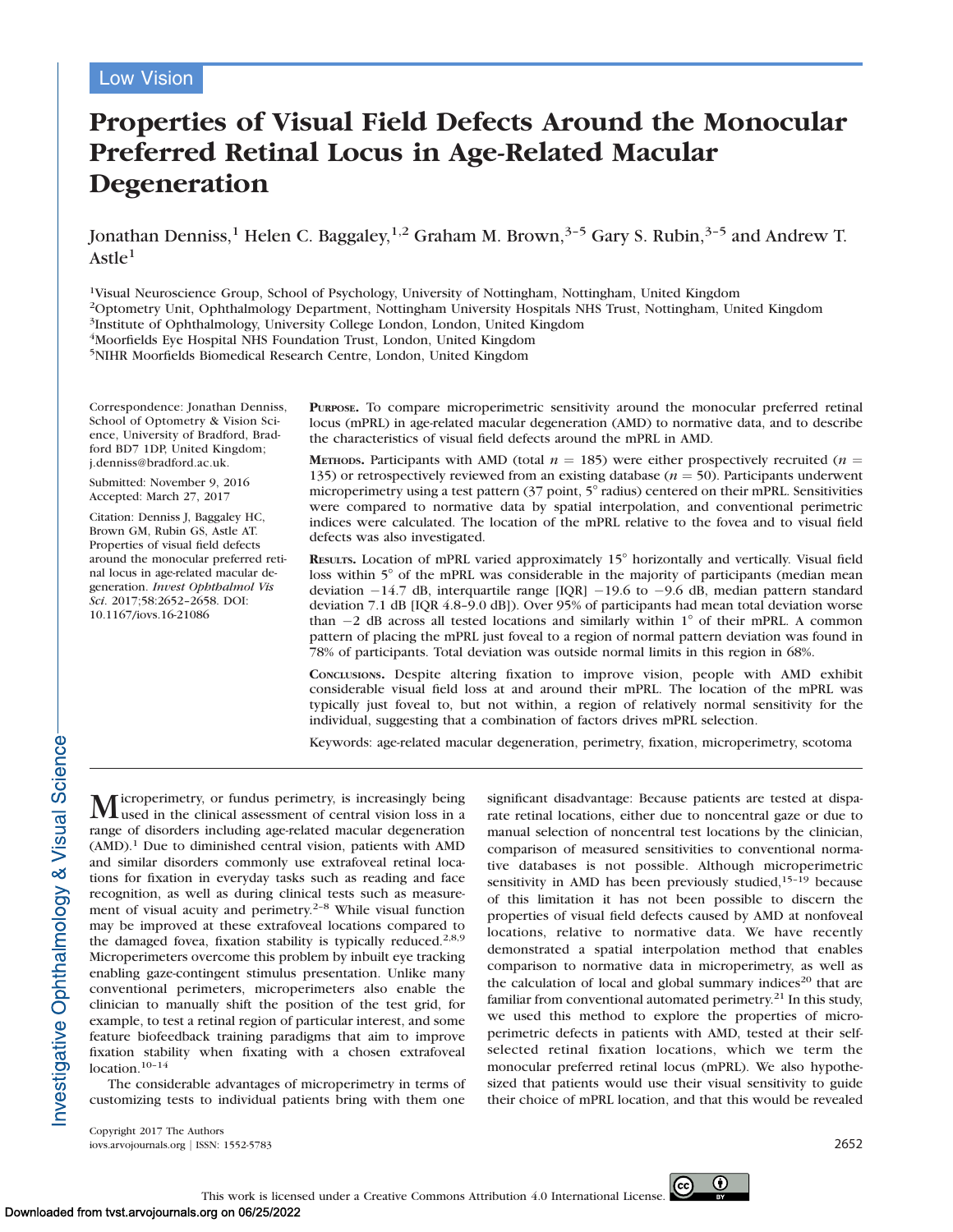by comparison of microperimetric sensitivities to normative data.

# **METHODS**

This study adhered to the tenets of the Declaration of Helsinki. Data were collected from the University of Nottingham and the University College London (UCL) Institute of Ophthalmology. Data collection at the University of Nottingham received approval from the National Health Service (NHS) National Research Ethics Service, and all participants gave written informed consent to take part. Data collected from UCL Institute of Ophthalmology were retrospectively collected from the anonymized database of the EFFECT Study (Brown GM, et al. IOVS 2016;57:ARVO E-Abstract 5171). Approval to retrospectively use the anonymized data for this study was granted by the NHS National Research Ethics Service.

# Participants

Participants at the University of Nottingham ( $n = 135, 78$ ) female) were prospectively recruited via advertisements in local clinics, media, and a patient newsletter. Data from participants at UCL Institute of Ophthalmology ( $n = 50$ ) were retrospectively collected from suitable participants of the EFFECT Study (Brown GM, et al. IOVS 2016;57:ARVO E-Abstract 5171). All participants had clinically diagnosed AMD in one or both eyes. In order for the study population to be as representative as possible of the clinical use of microperimetry in AMD, any type of AMD at any manifest stage was eligible for inclusion, and current or past treatment or the lack thereof did not affect inclusion. Participants had no known coexisting or previous eye disease that could affect the visual field, except for mild cataract, and had not undergone intraocular surgery except uncomplicated cataract surgery. All participants were aged over 50 years, were able to perform the microperimetry test, and had refractive error within the range that can be compensated for by the microperimeter's inbuilt focusing  $(-15.00 \text{ to } +10.00 \text{ diopter}$  [D] spherical equivalent and maximum 4.00 D cylinder).

Prospectively recruited participants in Nottingham attended a single study visit during which they provided their ophthalmic history and undertook microperimetry (see later), visual acuity measurement using an Early Treatment Diabetic Retinopathy Study (ETDRS) letter chart, and slit-lamp binocular indirect ophthalmoscopy to verify the diagnosis of AMD and confirm the lack of coexisting eye disease. If both eyes met the inclusion criteria, both were tested, but only data from the worse eye were included in the main analysis.

For retrospective data from UCL, we included the most recent eligible test where more than one was present. Again, in cases where data from both eyes were present we included the worse eye in the main analysis.

Because binocular PRL location may be driven by the vision of the better eye if AMD is binocular but unequal between the two fellow eyes, a supplementary analysis of mPRL location was also performed to consider the better eyes of those participants who had AMD in both eyes. This analysis included 32 participants (24 from Nottingham, 8 from UCL).

#### Microperimetry

All tests were conducted using the 4-2 Expert test of the MAIA microperimeter (CenterVue, Padova, Italy). Data from UCL were collected using a MAIA-1, while participants in Nottingham were tested on a MAIA-2. However, there is no difference in the testing procedure, stimulus, or background between the

two instruments; therefore the results are entirely interchangeable. The  $4-2$  Expert test uses Goldmann size III  $(0.43^\circ)$ diameter) stimuli, a  $37$ -point concentric test pattern with  $5^\circ$ radius, and a staircase thresholding procedure that increments by 4 dB until the first reversal and then by 2 dB until terminating on the second reversal. It should be noted that due to differences in maximum stimulus luminance the dB scale used by the MAIA instruments differs from that of some other common perimeters.

The test pattern was centered on the mPRL, as determined by the instrument during an initial 10-second period of fixation during which gaze is monitored and the mean horizontal and vertical gaze position is taken as the mPRL. Once the mPRL is established, the stimuli are presented in a gaze-contingent fashion, with the eye being tracked at 25 Hz via the live scanning laser ophthalmoscope image. Participants who struggled to see the standard fixation marker  $(0.78^\circ$  diameter circle) were guided toward it using the instrument's alternative markers (crosses in selectable positions closing in on the central annulus) as appropriate. The MAIA instruments require a 2.5-mm pupil for successful image capture; natural pupils were used if they were sufficiently large, otherwise pupils were dilated with one drop of 0.5% tropicamide prior to testing. All participants completed sufficient practice for the perimetrist to be convinced that the task was fully understood. Tests not deemed reliable due to excessive eye movement were discarded and repeated.

#### Data Analysis

Data from left eyes were converted to right eye format for analysis. Since test locations are reported by the instrument relative to the optic disc, the location of the mPRL on the retina was determined assuming that the optic disc was in the average position from our previous normative study using the same instrument (in right eye retinal coordinates relative to the fovea;  $15.54^{\circ}$ ,  $2.12^{\circ}$ ).<sup>21,22</sup> This method is subject to error due to individual variation in the relative locations of the fovea and optic disc; however, this variation has been shown to minimally affect comparison to normative data in the central retina.<sup>21</sup> All sensitivity estimates were adjusted by 0.05576 dB per year to age 26 (the median age of participants in the normative database) to account for sensitivity decline with normal aging. This adjustment factor was taken from the central 17 points of Figure 2 of Heijl et al.<sup>23</sup>

Age-adjusted sensitivities at each location were then compared to the series of normative surfaces at corresponding locations as previously described in full.<sup>21</sup> Briefly, individual participants are tested at different retinal locations due to disparate mPRL locations on which the test grids are centered. It is therefore not possible to compare sensitivities to conventional pointwise normative data. For this reason, sensitivities are compared to the corresponding locations on high-resolution fitted surfaces to calculate indices that are ultimately analogous to those used in the common Humphrey Field Analyzer series of perimeters (Carl Zeiss Meditec, Jena, Germany).<sup>20</sup> Sensitivities are compared to the mean normative surface to determine total deviation (TD) values, and sensitivities adjusted for TD at the location with 85th percentile sensitivity are again compared to the mean normative surface to determine pattern deviation (PD) values. We also compare TD and PD values to a surface fitted to the empirical 5th percentile of the normative data in order to derive TD and PD probability maps. Global summary indices mean deviation (MD) and pattern standard deviation (PSD) are calculated using an additional surface fitted to the variance of the normative data.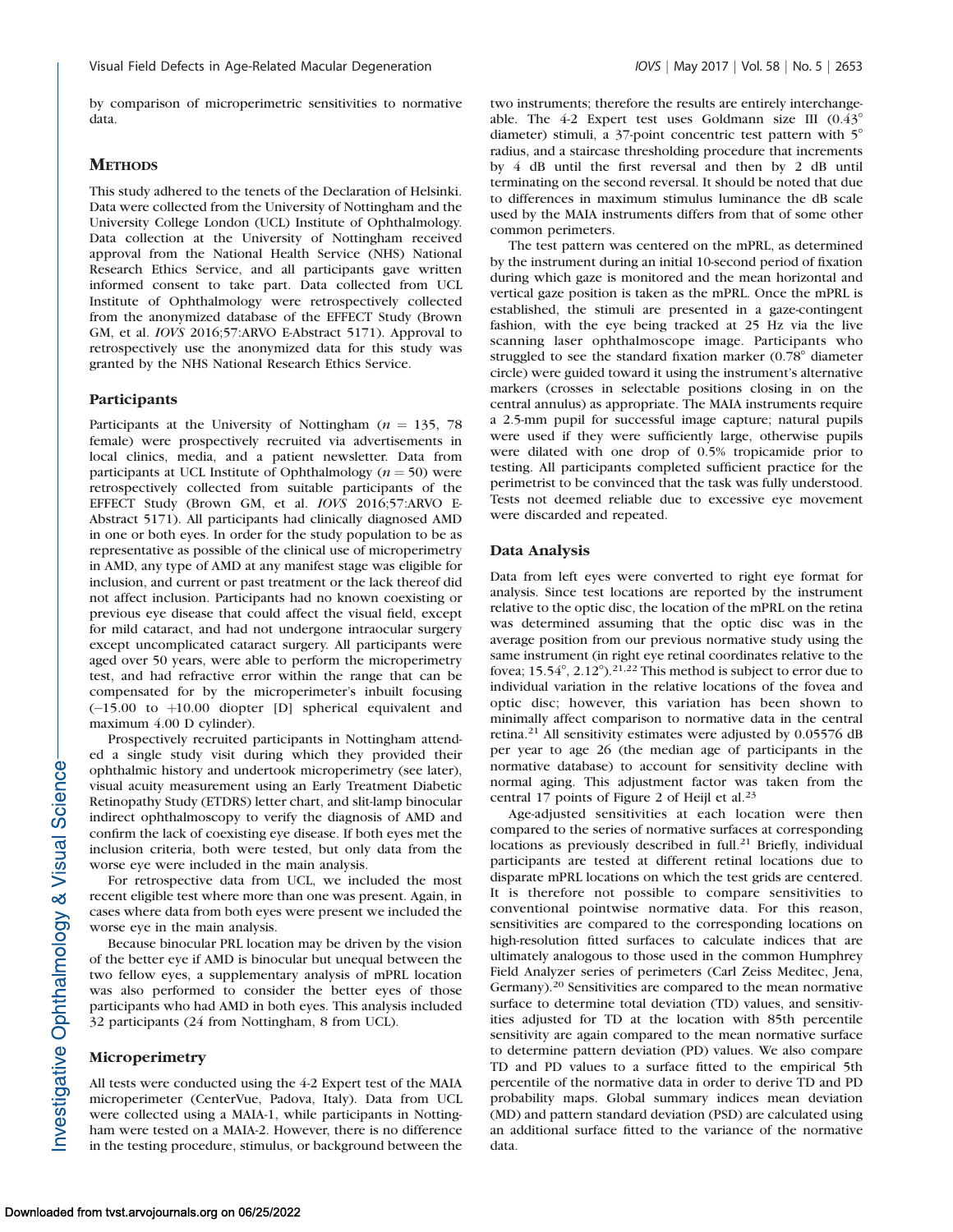

FIGURE 1. The distribution of monocular preferred retinal loci for all participants, shown in (a) retina space for a left eye and (b) visual field space. In both portions of the figure the white cross indicates the presumed location of the anatomic fovea, and the dashed ellipse represents the 95% normative population limits from our previous study.<sup>21,22</sup> The *large gray circle* in (a) indicates the optic disc location. The data (a) are shown for a left eye to allow for a positive abscissa.

For the present study, we also consider the choice of mPRL location made by the participants. We calculated mean TD and PD both across the whole tested region and within  $1^\circ$  of the mPRL to test the hypothesis that participants located their mPRL in an area of normal sensitivity. We also considered the spatial location of the mPRL in relation to apparent defects on TD and PD 5% probability maps.

All analyses were carried out in R (version  $3.2.0$ ).<sup>24</sup>

## **RESULTS**

Data from one eye each of 185 patients with AMD were included. Participants were aged 57 to 97 years (median 80 years). Participants chose varied mPRL locations with a range of approximately 15° horizontally and vertically. There was a tendency toward mPRLs to be superiorly (median  $0.59^{\circ}$ , interquartile range [IQR]  $-0.47^{\circ}$  to 2.01°) and nasally (mean 0.8°, IQR  $-0.60^{\circ}$  to 1.79°) displaced on the retina relative to the presumed location of the anatomic fovea. Considered in visual field space, mPRLs tended to be displaced to the left (median 0.55°, IQR  $1.67°$  left to 0.92° right) and inferiorly (median 0.59°, IQR 2.01° inferior to  $0.47$ ° superior). Of the 185 participants, 100 had mPRL locations outside of the normative population limits for relative fovea–optic disc location. The direction of the displacement of the mPRL relative to the presumed location of the anatomic fovea remained the same



FIGURE 2. Mean deviation versus pattern standard deviation for all patients, centered on their monocular preferred retinal locus.

for these participants. The distance between the mPRL and the presumed location of the anatomic fovea was only weakly related to fixation stability (95% bivariate contour ellipse area) during the initial 10-second period over which the mPRL was established (Spearman's  $\rho$  0.3,  $P < 0.001$ , see Supplementary Fig. S1). The full distribution of mPRL locations in both retinal and visual field space is shown in Figure 1.

Across all tested locations (within  $5^\circ$  radius of the mPRL) most participants exhibited considerable visual loss, with median  $MD - 14.7$  dB (IQR  $-19.6$  to  $-9.6$  dB) and median PSD 7.1 dB (IQR 4.8–9.0 dB). Figure 2 shows the complete distribution of MD and PSD for all participants. The relative paucity of points in the lower portion of Figure 2 reflects that few participants exhibited low PSD (5% < 2.5 dB), indicating that sensitivity loss tended to be deep and localized rather than shallow, diffuse loss. The inverted "U" shape of the outer envelope of the data is likely due to floor effects in the combination of MD and PSD. For example, in the limiting case where all points are perimetrically blind, MD will be maximally negative, but PSD will necessarily be zero.

Figure 3 shows the distributions of mean TD and PD at all tested locations and at only those locations within 1° radius of the mPRL. Again, most patients exhibited considerable sensitivity loss; 95% of participants had mean TD worse than -2.0 dB across all locations, and this proportion increased to 97% when only locations within  $1^{\circ}$  of the mPRL were considered. At the central point of the test pattern, representing the closest approximation available to the center of the mPRL, TD was outside normal limits in 183 of 185 participants (99%). Median TD at this location was  $-13.8$  dB (IQR  $-23.2$  to -8.4dB). At the same central location, PD was outside normal limits in 154 participants (83%); median PD was -6.6 dB (IQR  $-10.7$  to  $-4.0$  dB). Similar to Figure 2, the "U" shape of the outer envelope of the data in Figure 3a is due to the interaction of the mean TD and mean PD in extreme cases. For example, if TD is maximally negative at all locations, then all locations are equivalent and PD at all locations is zero. Such a pattern is less evident in Figure 3b because the calculation of PD at locations within  $1^\circ$  of the mPRL is influenced by sensitivity at locations outside this region.

Across all tested participants and tested locations, TD fell below the 5th percentile of the normative surface at median 36 of 37 locations (IQR 29–37). The same proportion for PD was median 24 of 37 locations (IQR 20–27).

Eighty-one (44%) participants had noncentral regions within the tested area, that is, within  $5^\circ$  radius of the mPRL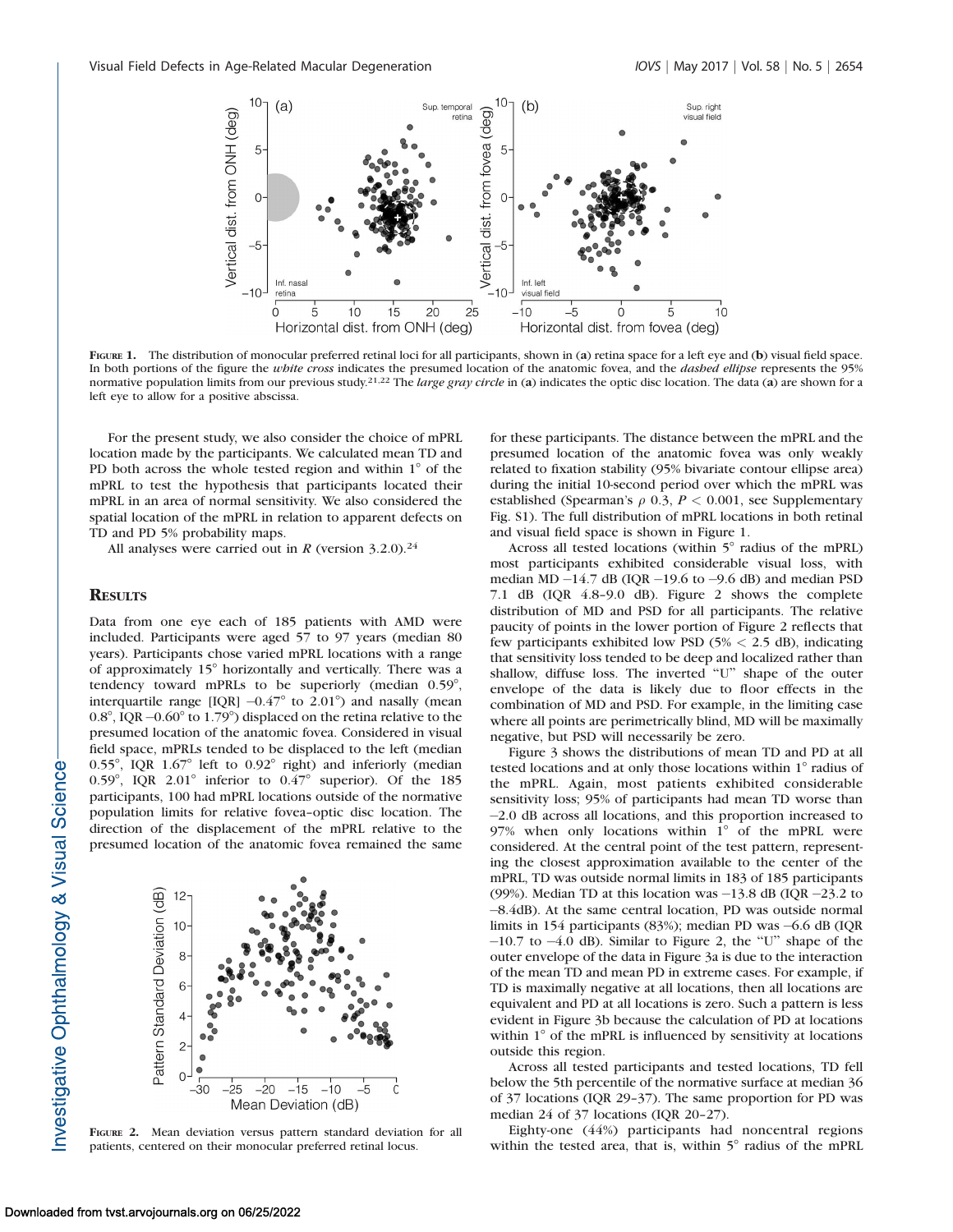

FIGURE 3. Distributions of mean total deviation and mean pattern deviation across (a) all locations and (b) locations within  $1^\circ$  radius of the monocular preferred retinal locus.

but not at the mPRL, that had sensitivity within normal limits. In 77% of occurrences this region of normal sensitivity was at a greater distance from the anatomic fovea than the chosen mPRL. One hundred forty-five participants (78%) exhibited a common pattern of fixating just foveal to a region with sensitivity within normal limits by PD, that is, a region of relatively normal sensitivity for that individual. Among those 78% of participants, this pattern was apparent only on the PD probability plot (not the TD probability plot) in 68% of cases. This proportion of participants selecting an mPRL just foveal to a region of normal PD was similar when we considered either dataset alone (Nottingham data 79%, UCL data 76%). We also considered only those participants whose mPRL location fell outside of the normative population 95% limits for relative fovea–optic disc locations (i.e., those whose mPRL was clearly separated from the anatomic fovea). In these participants, 85% exhibited the same pattern of fixation just foveal to a region of normal PD, and this was not apparent on the TD probability plot in 69% of those cases. Figure 4 shows examples from five participants who showed this pattern of fixation.

In the supplementary analysis of mPRL location in the better eyes of participants with binocular AMD ( $n = 32$ ) we found broadly similar properties. Eighteen (56%) had regions with sensitivity within normal limits within the tested area. Of those 18 participants, the region with normal sensitivity was at the same or lower eccentricity than the mPRL in 6 cases. The common pattern of fixating just foveal to a region with sensitivity within normal limits by PD discussed above was observed in 20 cases (63%), and 13 of these (65%) were not apparent from TD probability plots.

#### **DISCUSSION**

People with AMD exhibit significant visual field loss within 5° of fixation, even when they are allowed to fixate eccentrically using a nonfoveal retinal region of their choice. In this study, people with AMD were tested using gaze-contingent microperimetry centered on the mPRL, the region of retina they had chosen to fixate with. We observed a wide variation in mPRL location between participants (Fig. 1), with different participants fixating with disparate areas of retina. Given that people choose to fixate extrafoveally due to the localized damage to their central retina, it seems reasonable that they would use a functionally normal area of retina. However, in this study, we found significant visual loss in the majority of patients both within  $5^\circ$  and within  $1^\circ$  radius of the mPRL, and at the test location centered on the mPRL. This visual loss is age adjusted and relative to a healthy population at the same retinal

eccentricity, so it exists even after accounting for sensitivity decline with age and eccentricity. People with AMD therefore move their chosen point of fixation, but not typically to a point where their vision is unaffected by the disease. This finding is consistent with previous studies showing that people with AMD tend not to locate their PRL at the retinal location with greatest microperimetric sensitivity, $25$  and that visual acuity and letter contrast sensitivity at the PRL is typically worse than that of visually healthy participants at the same retinal eccentricity.<sup>26</sup>

Visual field loss close to fixation as exhibited by the majority of participants in this study is likely to impact upon the daily visual tasks most complained of by people with AMD such as face recognition, shopping, and reading.<sup>27</sup> Faces span approximately  $2^{\circ}$  of visual angle at approximately 5 m, and the same angular subtense at a typical reading distance represents around 1.4 cm on the page (one or two words of typical print). The scotomas evident within  $1^\circ$  radius of fixation in this study are therefore likely to have significant impact on daily tasks, which may be additional to that of reduced visual acuity.

In this study, we found a common pattern of mPRL location just foveal to a region of normal PD. This pattern occurred in nearly 80% of all participants in both independent datasets and in 85% of patients whose mPRL was distinctly separated from the fovea. The region of normal PD had sensitivity within normal limits (normal TD) in only approximately one-third of these cases, so the choice of mPRL seems to be made to be adjacent to a region of relatively high sensitivity compared to the nearby surrounding retina. Better sensitivity at the point of fixation could therefore be achieved in approximately 80% of study participants by encouraging them to fixate  $1^{\circ}$  or  $2^{\circ}$  more eccentrically; however, it is as yet untested whether this would compromise their vision in another way, for example, in terms of visual acuity. It may be that their choice of mPRL represents a trade-off between contrast sensitivity as measured by the microperimeter and other visual factors such as visual acuity and neural conditioning to fixate with the fovea. Further study is ongoing in our lab to investigate this, though it is worth noting that people with Stargardt's disease have been previously reported to fixate more eccentrically to their central scotoma than do those with AMD.<sup>3</sup>

Participants in this study demonstrated a tendency to place their mPRL in their left and/or inferior visual field, with those with greater displacement being more likely to use inferior than superior visual field (Fig. 1b). This finding is consistent with previous reports investigating PRL locations relative to manifest scotomas in central retinal disease.<sup>3-6</sup> One previous study investigated PRL location longitudinally following the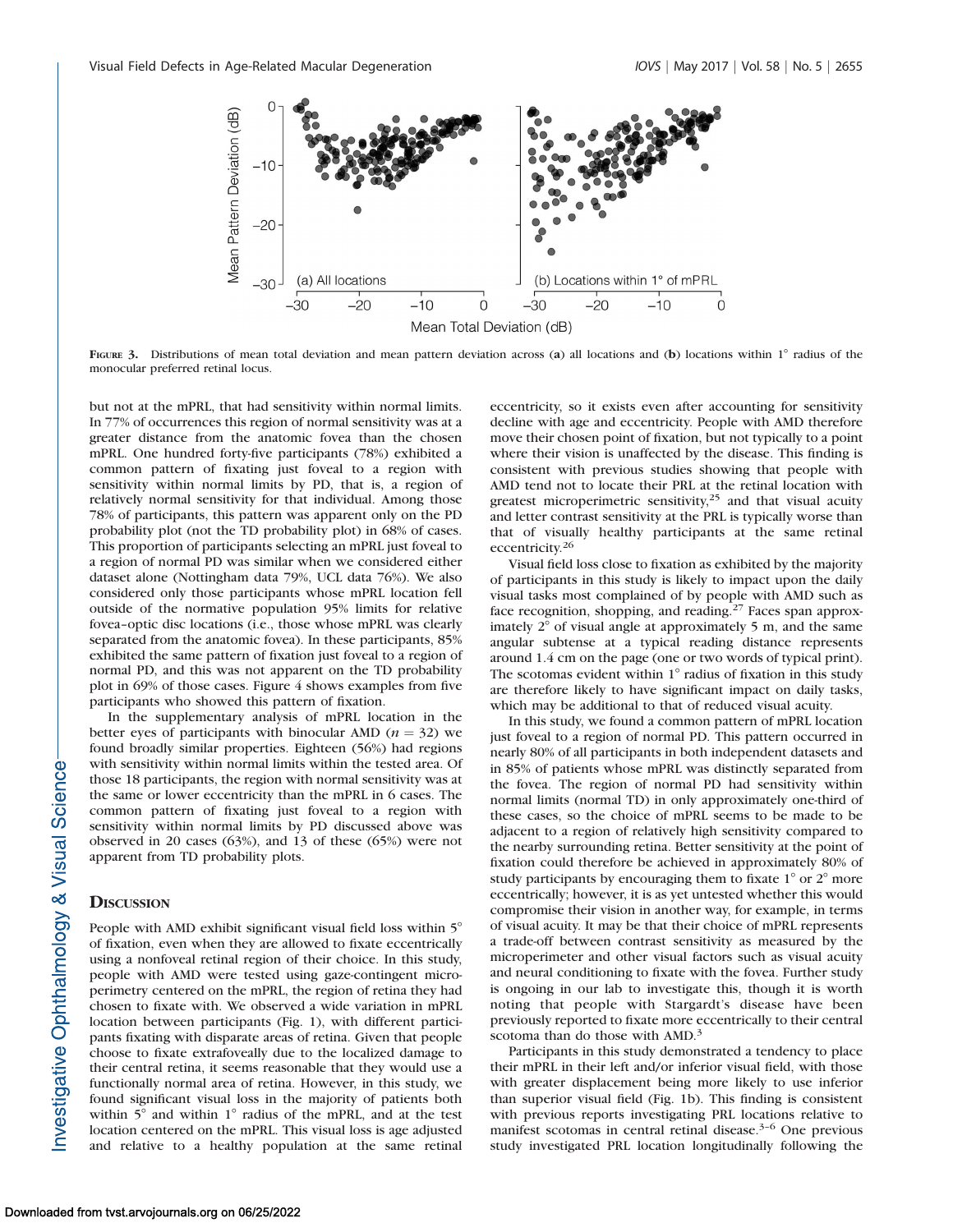

FIGURE 4. Examples from five participants (rows A–E) who demonstrated the pattern of fixating just foveal to a region of pattern deviation within normal limits. Columns: (i) the scanning laser ophthalmoscope image with superimposed test pattern, (ii) measured sensitivity at each tested location, points color coded according to the instrument's own scale, (iii) total deviation probability plots, (iv) pattern deviation probability plots. In columns (iii) and (iv), black squares indicate points below the 5th percentile of the normal population, dots indicate points within normal limits. Test patterns in columns (iii) and (iv) are centered on the monocular preferred retinal locus, which is deviated from the presumed location of the anatomic fovea (green crosses) by the distance and direction indicated by the green arrows. Mean deviation (MD) and pattern standard deviation are also shown. Note that visual field sensitivities are represented in retinal orientation to match the image in column (i); this is inverted relative to visual field space and conventional clinical representations of the visual field.

onset of disease in the second affected eye, finding that PRLs were initially distributed evenly among the cardinal meridians, but commonly became established in left and/or inferior visual field by the study endpoint.<sup>7</sup> In the context of these previous studies, the wide distribution of mPRL locations found in the present study indicates that many are unlikely to be wellestablished, stable functional adaptations. This is unsurprising given that many of the participants had monocular disease; however, it is likely that our data represent initial mPRL selections in most patients, and this is reflected in the consistent patterns of fixation observed between participants. Further, the results of the subanalysis of the better eyes of participants with binocular AMD also conformed to a similar pattern. It is possible that the monocular environment of the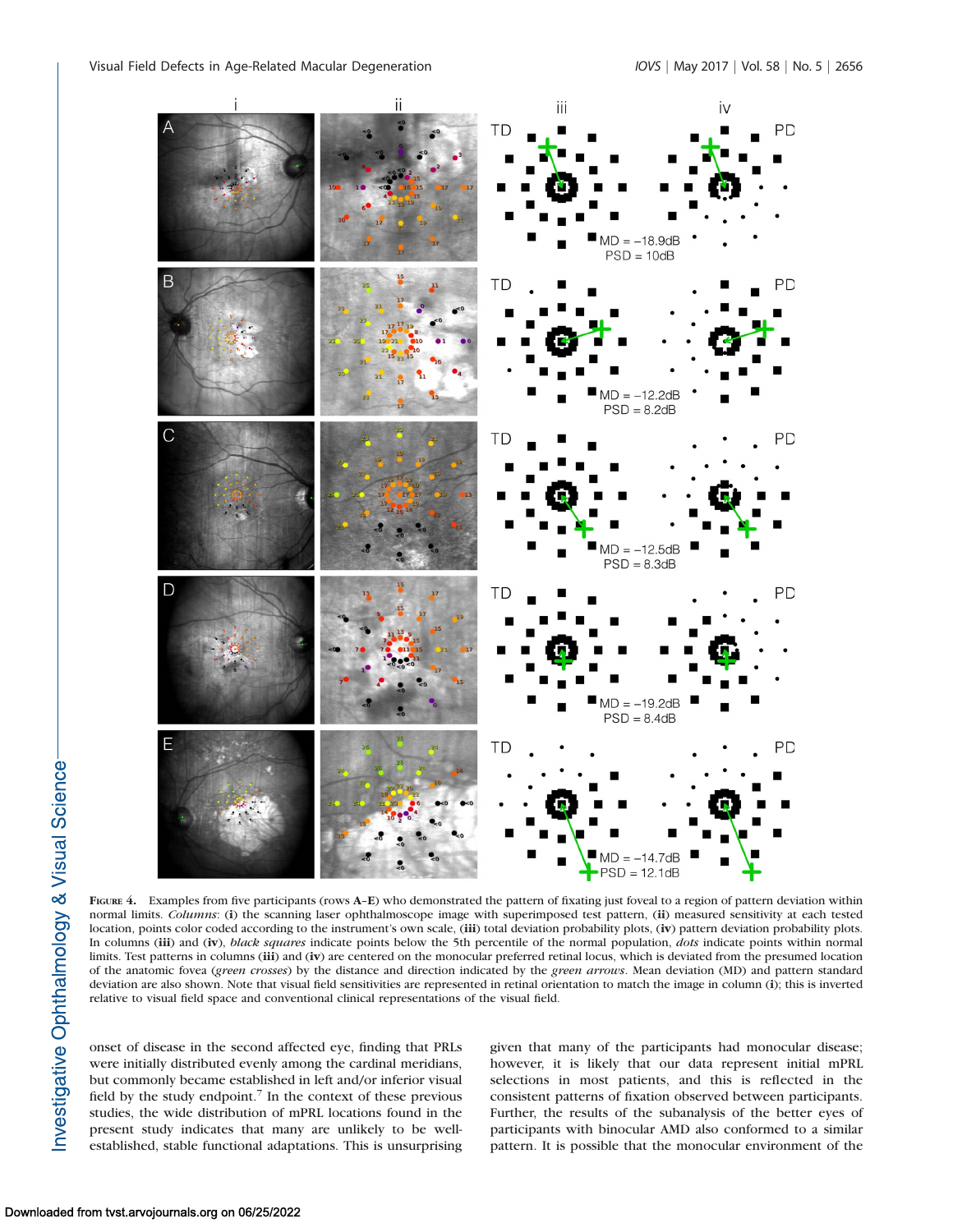microperimetry test may force a similar compensation process as would occur at the onset of new binocular vision loss prior to the longer-term development of more stable eccentric fixation strategies.

Although the choice of mPRL location followed a strikingly common pattern among the study participants, there are further caveats to the interpretation of this finding. The visual environment of the microperimetry test (monocular, uniform background with fixation marker, aiming to detect small white lights) is unlike our usual complex visual environment. Therefore, it is not known whether the choice of mPRL made for undergoing microperimetry is representative of that used in patients' daily tasks, or for specific tasks with different visual demands such as reading. Their choice of mPRL therefore is probably representative of people's initial selection when first confronted with central vision loss, rather than necessarily that used in long-established disease. This, however, represents an opportunity for principled training in eccentric fixation strategies for those who lose central vision bilaterally, using retinal locations carefully chosen to provide optimum vision in natural conditions.

The methods used in this study and our previous study<sup>21</sup> allow sensitivities measured by microperimetry at any central retinal location to be compared to equivalent normative data. Microperimeters typically allow the clinician to manually position the test pattern in a location of interest. Recent studies have hinted at the possibility of sensitivity loss, measurable by microperimetry, preceding damage visible by current imaging techniques in progressing cases of AMD (Krishnan A, et al. IOVS 2016;57:ARVO E-Abstract 6100).19,28 These methods, therefore, may be useful in enabling microperimetry to be used as a tool for detecting early signs of disease spread across wider areas of retina, enabling timely treatment to prevent further vision loss. To improve the methods, a larger multicenter normative database would be advantageous, and an improved method of determining the precise location of the mPRL relative to the anatomic fovea would allow for yet further improvements in the accuracy of the normative data comparison.<sup>21</sup>

In conclusion, people with AMD typically have significant visual field loss at, and in the area around, their chosen extrafoveal fixation point (mPRL). This visual field loss is likely to contribute to difficulties in daily tasks. The location of the mPRL in this study likely represents initial selections made by people when first confronted with central vision loss, and around four in five people located their mPRL just foveal to an area of PD within normal limits, though usually still with TD outside normal limits. This suggests that mPRL selection, at least initially, is multifactorial, with areas of relatively normal sensitivity playing a significant role. Microperimetric contrast sensitivity at the mPRL, at least, might be improved by directing fixation to a slightly more eccentric location than initially selected by patients, similar to the fixation patterns observed in Stargardt's disease.<sup>3</sup>

## Acknowledgments

The authors thank Michael D. Crossland, PhD, for assistance with the UCL dataset.

Supported by a College of Optometrists Postdoctoral Award (JD, ATA), a National Institute for Health Research (NIHR) Postdoctoral Fellowship (ATA), and a Fight for Sight Programme Grant (GSR). This report presents independent research funded by the NIHR. The views expressed are those of the authors and not necessarily those of the National Health Service (NHS), the NIHR, or the Department of Health.

Disclosure: J. Denniss, None; H.C. Baggaley, None; G.M. Brown, None; G.S. Rubin, None; A.T. Astle, None

### References

- 1. Rohrschneider K, Bültmann S, Springer C. Use of fundus perimetry (microperimetry) to quantify macular sensitivity. Prog Retin Eye Res. 2008;27:536–548.
- 2. Whittaker SG, Budd J, Cummings RW. Eccentric fixation with macular scotoma. Invest Ophthalmol Vis Sci. 1988;29:268– 278.
- 3. Sunness JS, Applegate CA, Haslewood D, Rubin GS. Fixation patterns and reading rates in eyes with central scotomas from advanced atrophic age-related macular degeneration and stargardt disease. Ophthalmology. 1996;103:1458–1466.
- 4. Fletcher DC, Schuchard RA. Preferred retinal loci relationship to macular scotomas in a low-vision population. Ophthalmology. 1997;104:632–638.
- 5. Guez J-E, Le Gargasson J-F, Rigaudierre F, O'Regan JK. Is there a systematic location for the pseudo-fovea in patients with central scotoma? Vision Res. 1993;33:1271–1279.
- 6. Greenstein VC, Santos RAV, Tsang SH, Smith RT, Barile GR, Seiple W. Preferred retinal locus in macular disease. Retina. 2008;28:1234–1240.
- 7. Crossland MD, Culham LE, Kabanarou SA, Rubin GS. Preferred retinal locus development in patients with macular disease. Ophthalmology. 2005;112:1579–1585.
- 8. Timberlake GT, Mainster MM, Peli E, Augliere RA, Essock EA, Arend L. Reading with a macular scotoma. Invest Ophthalmol Vis Sci. 1986;27:1137–1147.
- 9. Crossland MD, Culham LE, Rubin GS. Fixation stability and reading speed in patients with newly developed macular disease. Ophthal Physiol Opt. 2004;24:327–333.
- 10. Tarita-Nistor L, Gonz´alez EG, Markowitz SN, Steinbach MJ. Plasticity of fixation in patients with central vision loss. Vis Neurosci. 2009;26:487–494.
- 11. Amore FM, Paliotta S, Silvestri V, Piscopo P, Turco S, Reibaldi A. Biofeedback stimulation in patients with age-related macular degeneration: comparison between 2 different methods. Can J Ophthalmol. 2013;48:431–437.
- 12. Vingolo EM, Cavarretta S, Domanico D, Parisi F, Malagola R. Microperimetric biofeedback in AMD patients. Appl Psychophysiol Biofeedback. 2007;32:185–189.
- 13. Vingolo EM, Salvatore S, Cavarretta S. Low-vision rehabilitation by means of MP-1 biofeedback examination in patients with different macular diseases: a pilot study. Appl Psychophysiol Biofeedback. 2009;34:127–133.
- 14. Morales MU, Saker S, Amoaku WM. Bilateral eccentric vision training on pseudovitelliform dystrophy with microperimetry biofeedback. BMJ Case Rep. 2015:bcr2014207969.
- 15. Midena E, Vujosevic S, Convento E, Manfre A, Cavarzeran F, ´ Pilotto E. Microperimetry and fundus autofluorescence in patients with early age-related macular degeneration. Br J Ophthalmol. 2007;91:1499–1503.
- 16. Iwama D, Tsujikawa A, Ojima Y, et al. Relationship between retinal sensitivity and morphologic changes in eyes with confluent soft drusen. Clin Exp Ophthalmol. 2010;38:483– 488.
- 17. Parisi V, Perillo L, Tedeschi M, et al. Macular function in eyes with early age-related macular degeneration with or without contralateral late age-related macular degeneration. Retina. 2007;27:879–890.
- 18. Leonova A, Pokorny J, Smith VC. Spatial frequency processing in inferred PC- and MC-pathways. Vision Res. 2003;43:2133– 2139.
- 19. Meleth AD, Mettu P, Agrón E, et al. Changes in retinal sensitivity in geographic atrophy progression as measured by microperimetry. Invest Ophthalmol Vis Sci. 2011;52:1119– 1126.